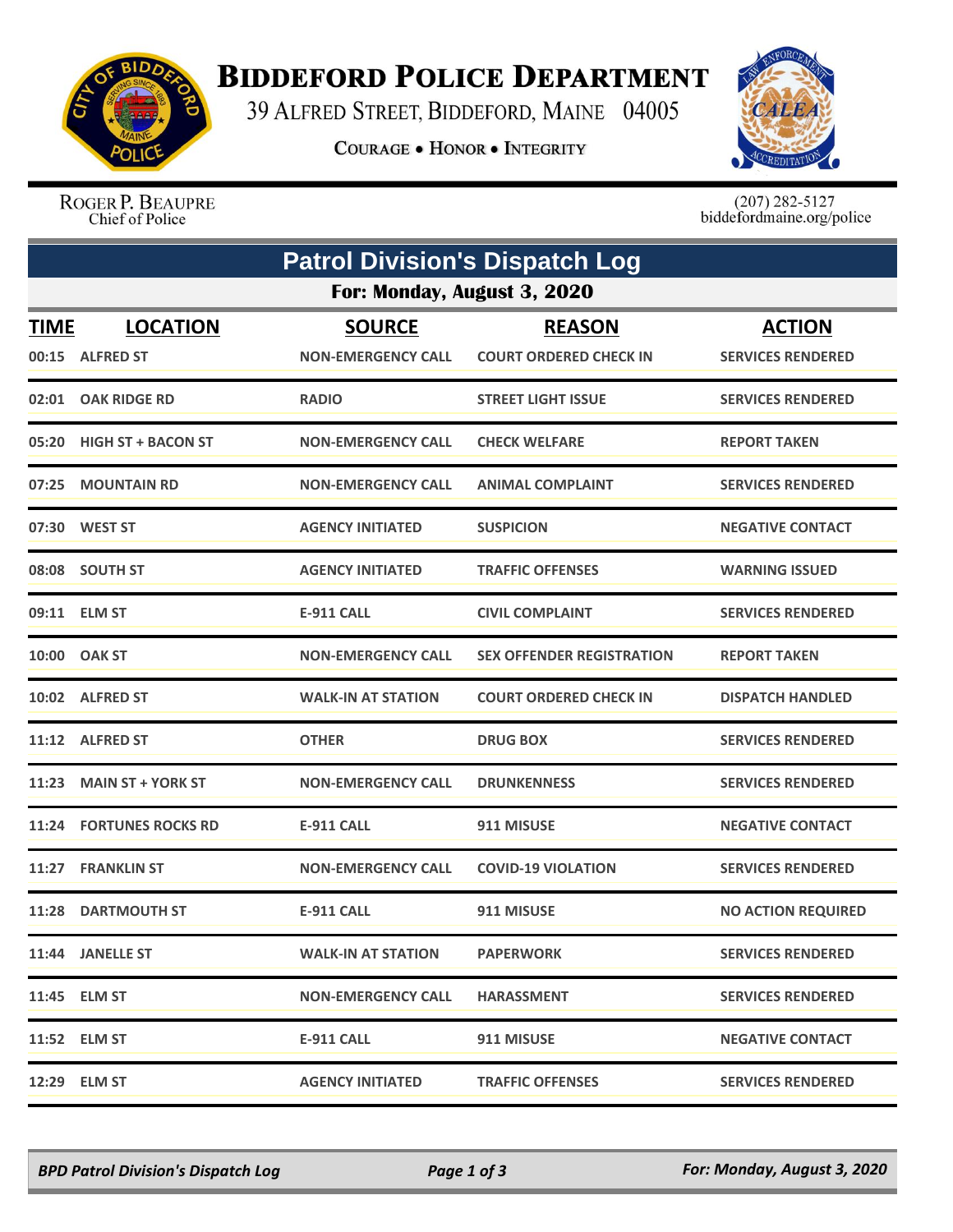| <b>TIME</b> | <b>LOCATION</b><br>12:45 ALFRED ST + PRECOURT ST                                                                                    | <b>SOURCE</b><br><b>E-911 CALL</b> | <b>REASON</b><br><b>TRAFFIC SIGNALS</b>            | <b>ACTION</b><br><b>NO ACTION REQUIRED</b> |  |
|-------------|-------------------------------------------------------------------------------------------------------------------------------------|------------------------------------|----------------------------------------------------|--------------------------------------------|--|
|             | 12:47 JOHN ST                                                                                                                       | <b>NON-EMERGENCY CALL</b>          | <b>ANIMAL COMPLAINT</b>                            | <b>SERVICES RENDERED</b>                   |  |
|             | 12:49 ELIZABETH RD + POOL ST                                                                                                        | <b>NON-EMERGENCY CALL</b>          | <b>MISSING SIGN</b>                                | <b>SERVICES RENDERED</b>                   |  |
|             | 12:52 GRANITE ST                                                                                                                    | <b>WALK-IN AT STATION</b>          | <b>DOMESTIC COMPLAINTS</b>                         | <b>REPORT TAKEN</b>                        |  |
|             | 13:13 BROWN FARM RD                                                                                                                 | <b>NON-EMERGENCY CALL</b>          | <b>SUSPICION</b>                                   | <b>BUILDING CHECK/SECURE</b>               |  |
|             | 13:22 WATER ST + HIGH ST                                                                                                            | <b>WALK-IN AT STATION</b>          | <b>ARTICLES LOST/FOUND</b>                         | <b>NEGATIVE CONTACT</b>                    |  |
|             | 13:25 CLEAVES ST                                                                                                                    | <b>NON-EMERGENCY CALL</b>          | <b>HARASSMENT</b>                                  | <b>SERVICES RENDERED</b>                   |  |
|             | 13:54 ALFRED ST                                                                                                                     | <b>NON-EMERGENCY CALL</b>          | ATTEMPTED/THREATENED SUICIDE REFERRED OTHER AGENCY |                                            |  |
|             | 13:59 ELM ST                                                                                                                        | <b>NON-EMERGENCY CALL</b>          | <b>THEFT OF SERVICES</b>                           | <b>REPORT TAKEN</b>                        |  |
|             | 14:37 ROCKY WAY                                                                                                                     | <b>E-911 CALL</b>                  | 911 MISUSE                                         | <b>REFERRED OTHER AGENCY</b>               |  |
|             | 15:24 KING ST + HILL ST                                                                                                             | <b>RADIO</b>                       | <b>CHECK WELFARE</b>                               | <b>NO TRANSPORT</b>                        |  |
|             | <b>15:24 BEACH HOUSE LN</b>                                                                                                         | <b>E-911 CALL</b>                  | 911 MISUSE                                         | <b>NEGATIVE CONTACT</b>                    |  |
|             | 15:35 ALFRED ST                                                                                                                     | <b>WALK-IN AT STATION</b>          | <b>SUSPICION</b>                                   | <b>REPORT TAKEN</b>                        |  |
|             | 15:44 PIKE ST + POOL ST                                                                                                             | <b>E-911 CALL</b>                  | 911 MISUSE                                         | <b>DISPATCH HANDLED</b>                    |  |
|             | 15:45 PIKE ST                                                                                                                       | <b>E-911 CALL</b>                  | 911 MISUSE                                         | <b>NO ACTION REQUIRED</b>                  |  |
|             | <b>15:53 WENTWORTH ST</b>                                                                                                           | <b>NON-EMERGENCY CALL</b>          | <b>DISTURBANCE / NOISE</b>                         | <b>NEGATIVE CONTACT</b>                    |  |
|             | 15:57 ALFRED ST                                                                                                                     | <b>NON-EMERGENCY CALL</b>          | <b>ASSAULT</b>                                     | <b>ARREST(S) MADE</b>                      |  |
|             | OFFENDER: AUSTIN NEAL STODDARD  AGE: 38  RESIDENT OF: BIDDEFORD, ME<br>CHARGE: ASSAULT (2 charges)<br><b>CHARGE: WARRANT ARREST</b> |                                    |                                                    |                                            |  |
|             | 16:04 BARRA RD                                                                                                                      | <b>E-911 CALL</b>                  | <b>MEDICAL W/ ASSIST</b>                           | <b>NO TRANSPORT</b>                        |  |
|             | <b>16:05 MARINER WAY</b>                                                                                                            | <b>NON-EMERGENCY CALL</b>          | <b>CHECK WELFARE</b>                               | <b>REFERRED OTHER AGENCY</b>               |  |
|             | 16:15 CLEAVES ST                                                                                                                    | <b>NON-EMERGENCY CALL</b>          | <b>CRIM THREAT / TERRORIZING</b>                   | <b>SERVICES RENDERED</b>                   |  |
|             | 16:32 ALFRED ST                                                                                                                     | <b>WALK-IN AT STATION</b>          | <b>PAPERWORK</b>                                   | <b>PAPERWORK SERVED</b>                    |  |
|             | 18:22 ELM ST + BEACON AVE                                                                                                           | <b>AGENCY INITIATED</b>            | <b>TRAFFIC OFFENSES</b>                            | <b>VSAC ISSUED</b>                         |  |
|             | <b>18:54 GOVE ST</b>                                                                                                                | <b>NON-EMERGENCY CALL</b>          | <b>DOMESTIC COMPLAINTS</b>                         | <b>REPORT TAKEN</b>                        |  |

*BPD Patrol Division's Dispatch Log Page 2 of 3 For: Monday, August 3, 2020*